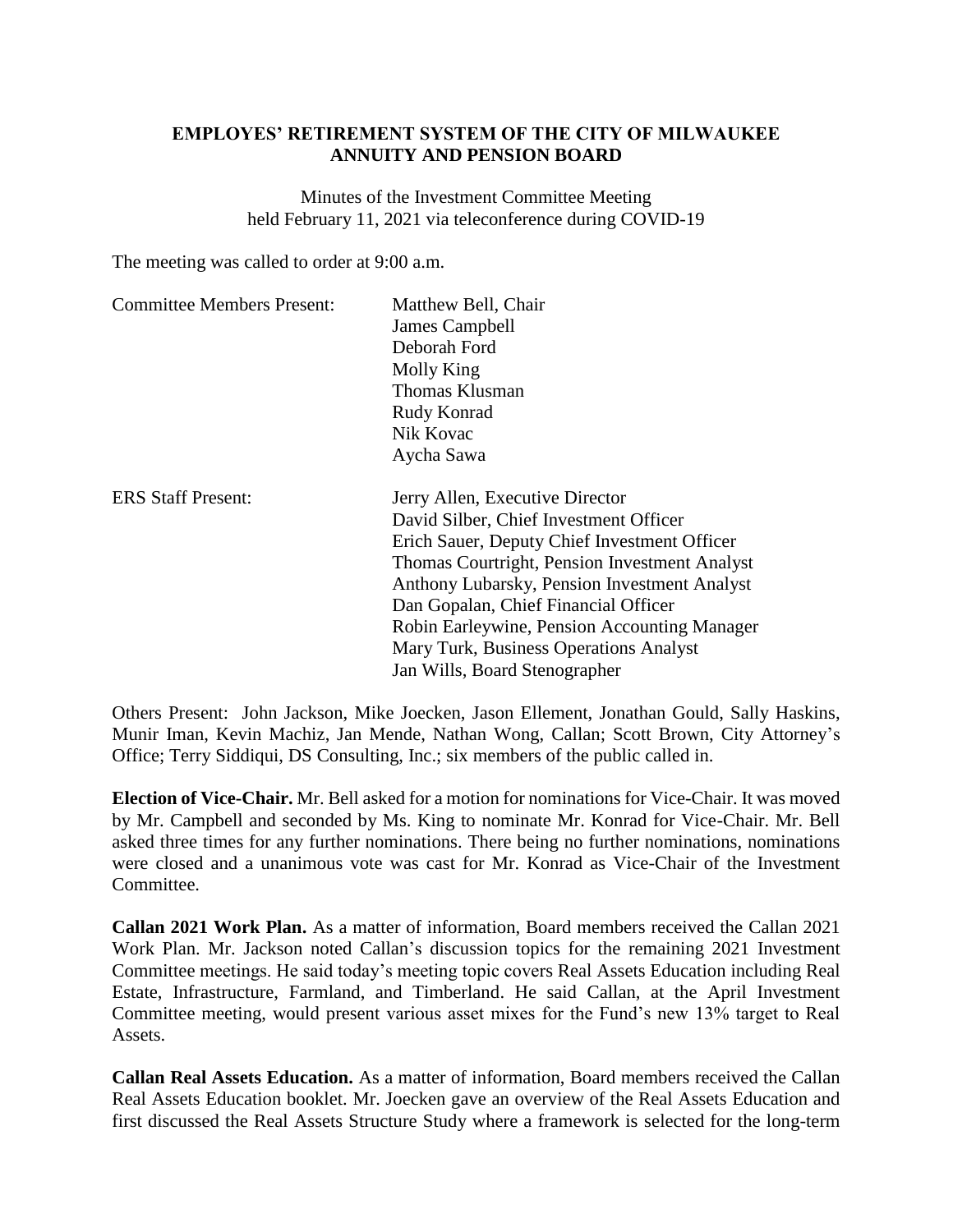strategic targets for CMERS' 13% Real Assets allocation. He said other presentation topics today would include types of real assets, vehicle structure and strategy, implementation approach, and a structure review including proposed asset structures to be presented at the April Investment meeting. Mr. Joecken said the Real Assets Allocation target increased from 11% to 13% as part of last years' Asset Liability Study. Ms. Haskins discussed Real Assets, which includes real estate, timberland, agriculture, infrastructure, physical commodities, and precious metals. Ms. Haskins said Real Assets exist in both the private and public markets. She noted CMERS has exposure to publicly traded real assets within its Principal Real Assets Diversified investment. She said investments are made in Real Assets for the diversification power, return profile, and inflation protection. She also noted some other asset class considerations such as the asset class' cyclicality, illiquid structures, monthly or quarterly pricing, higher fees, and lack of investable indices. Ms. Haskins talked about the Global Real Assets market size and said Real Estate is the largest, followed by Infrastructure, Timberland, and Agriculture. She also talked about returns in various Real Assets classes. Discussion ensued.

Mr. Iman then talked about the Real Estate Portfolio and the state of the market. He stated the real estate objectives in the CMERS portfolio are to enhance diversification of CMERS's total portfolio; provide high current income and a total return that falls between stocks and bonds; lower the volatility of the total portfolio; and provide a hedge against unanticipated inflation. Mr. Iman said over rolling five-year periods, the net return target for real estate is to match or exceed the net returns of the benchmark. He said the target allocation to real estate is 7.7%. He noted the core types of real estate are retail, multi-family, logistics, and office, which the Fund invests in. Ms. Haskins commented that the portfolio is holding up well and is overweight in industrial, the sector that has been holding up the best during the pandemic, and underweight in retail, the sector that has been performing the worst during the pandemic. She said the returns have been stabilizing in the market and the Fund is continuing to get income from the Real Estate portfolio. Discussion ensued.

Ms. Mende talked about Infrastructure and discussed characteristics, market trends, considerations and risks. She noted Infrastructure is the second largest Real Assets sector at \$3.1 trillion after Real Estate Private and Public at \$13.6 trillion. She said the Timberland market size is \$60 billion and Agriculture is \$35 billion. She defined Infrastructure as long-lived assets that are essential for the economic productivity of society and facilitate the movement of people, goods, and ideas. She stated infrastructure is more of a global asset class. She discussed Brownfield as assets that already exist and have income, and Greenfield as things that will be built in the future. Ms. Mende said people like the return component of Infrastructure and there is potential for significant income. She mentioned Infrastructure can be more dependable as they can be 25-year leases. Ms. Mende showed examples of Infrastructure, including cell phone towers, a water desalination plant, and street lighting. She also discussed Infrastructure topics such as the drivers for global infrastructure investment today, investors paying attention to private infrastructure, impact from COVID-19, Revenue Types and Risks, Relative Risk/Return, Private Infrastructure Benefits and Considerations, Market Capitalization, Public (Listed) vs. Private Investments, and Infrastructure Implementation. Discussion ensued.

Ms. Haskins discussed Farmland and stated the investment universe is small. She said Farmland is hard to get invested in and there are very few publicly traded stocks, but one can buy commodities or futures. She said Farmland also has a fair degree of illiquidity with investment horizons at 15 or 20 years. Ms. Haskins also discussed Timber and stated it is more co-related to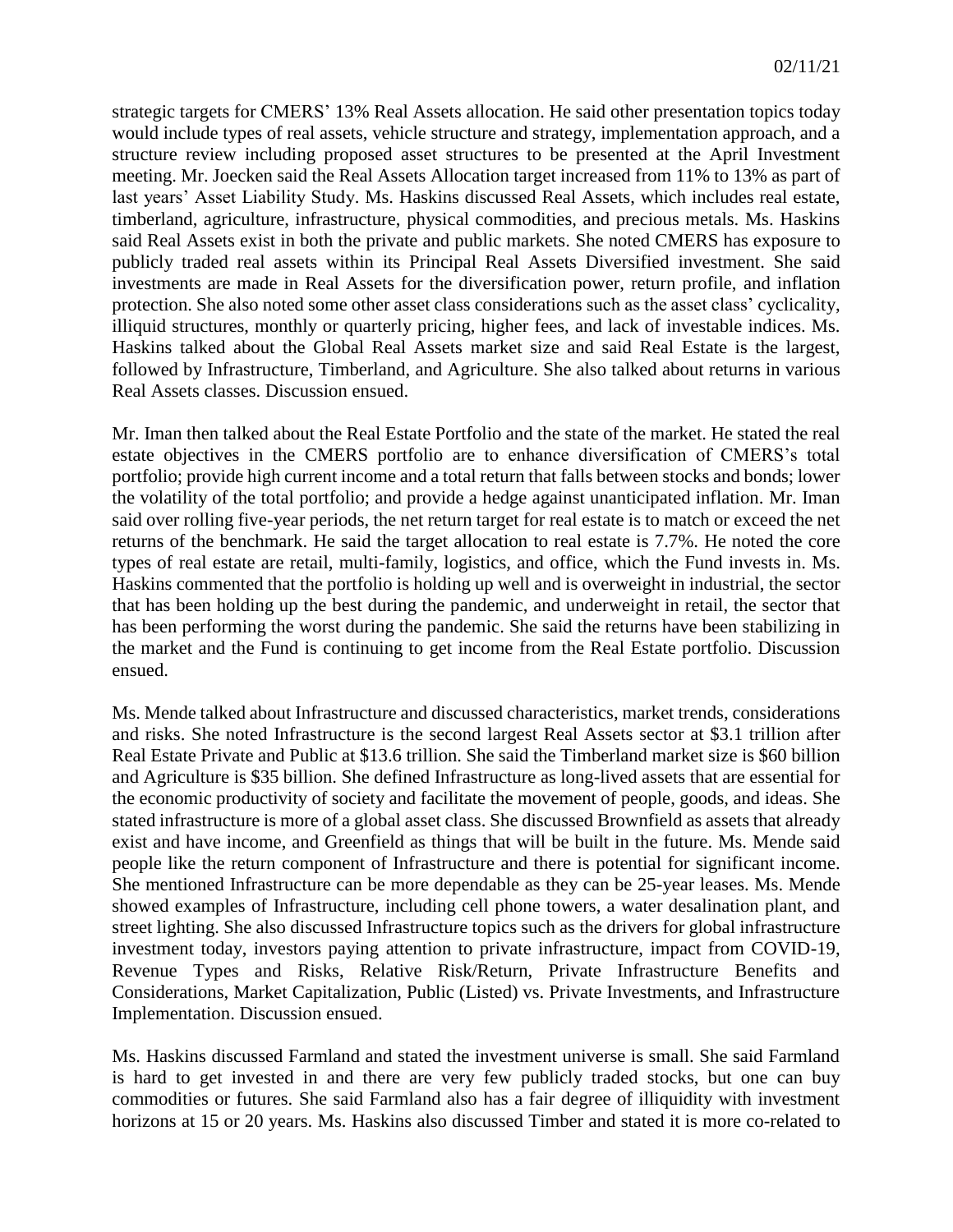real estate and other asset classes than farmland, infrastructure, or real estate so the diversification potential is not there. She said timber has gone through a tough time even before the global financial crisis. She noted down-market cycles last longer in timber than some of the other asset classes.

**Approval of Statement of Investment Policy Update.** As a matter of information, Committee members received a redlined updated February 2021 Statement of Investment Policy that reflects the new Asset Allocation approved as part of last years' Asset-Liability-Modeling Study. Committee members also received the complete "Statement of Investment Policy Updated February 2021." Mr. Silber said the purpose is to make the Statement of Investment Policy consistent with the Asset Liability Modeling Strategic Policy Mix 3-A that was approved. He noted that Mix 3-A increased Real Assets from 11% to 13%, Public Equity from 43% to 44%, and decreased Fixed Income from 26% to 23%. Mr. Silber noted that the effective date for the change to the Fund's benchmark will be April 1, 2021.

It was moved by Mr. Konrad, seconded by Mr. Campbell, and unanimously carried, to approve the Statement of Investment Policy Update.

**Approval of Dimensional Fund Advisors Guideline Change.** Mr. Sauer said this is the US Small Cap Value Strategy the Fund has been invested in since 1996 and the guideline relates to the median market cap of the portfolio and has been in place a long time, if not since the very opening of the account. He said the Dimensional Fund Advisors (DFA) portfolio may not be under the median market capitalization any longer and DFA's recommendation is to update the guideline. Mr. Sauer said DFA has considered companies as small as having a \$10 million market cap, which is smaller than the Russell 2000 Value Index. He said in the past, the median market cap was much lower than the index. He commented that now there are fewer companies that small as markets have evolved and companies have tended to stay private longer so DFA's median market cap has increased. Mr. Sauer also noted that DFA implemented a profitability enhancement where the 20 to 30 companies having the worst profitability have been screened out and research found out it increased expected returns over time, but the companies with the worst profitability are typically small, which has the effect of further raising the median market cap. He said DFA is proposing the language be changed to be consistent with the guideline used in the International Small Cap Value Fund, which states that "at least 80% of the portfolio will be invested in small capitalization companies." Mr. Sauer noted that Staff discussed this with Callan who are comfortable with the change and it was recommended that the guideline change be approved.

It was moved by Mr. Kovac, seconded by Ms. Sawa, and unanimously carried, to approve the Dimensional Fund Advisors Guideline Change.

(At this point the agenda was taken out of order to move item XI. Approval of MFS Guideline Change here.)

**Approval of MFS Guideline Change.** Mr. Sauer said MFS reached out to them after distribution of the meeting packets to inform us that market movement had caused their position in Alphabet to exceed the 5% allowed in their guideline. He said the process when market movements exceed guidelines is for the manager to make a recommendation to the Board for what they believe is to be the best course of action to remedy the situation. He said the growth manager MFS would like to continue to hold Alphabet. Mr. Sauer said MFS focuses on valuation looking for stocks with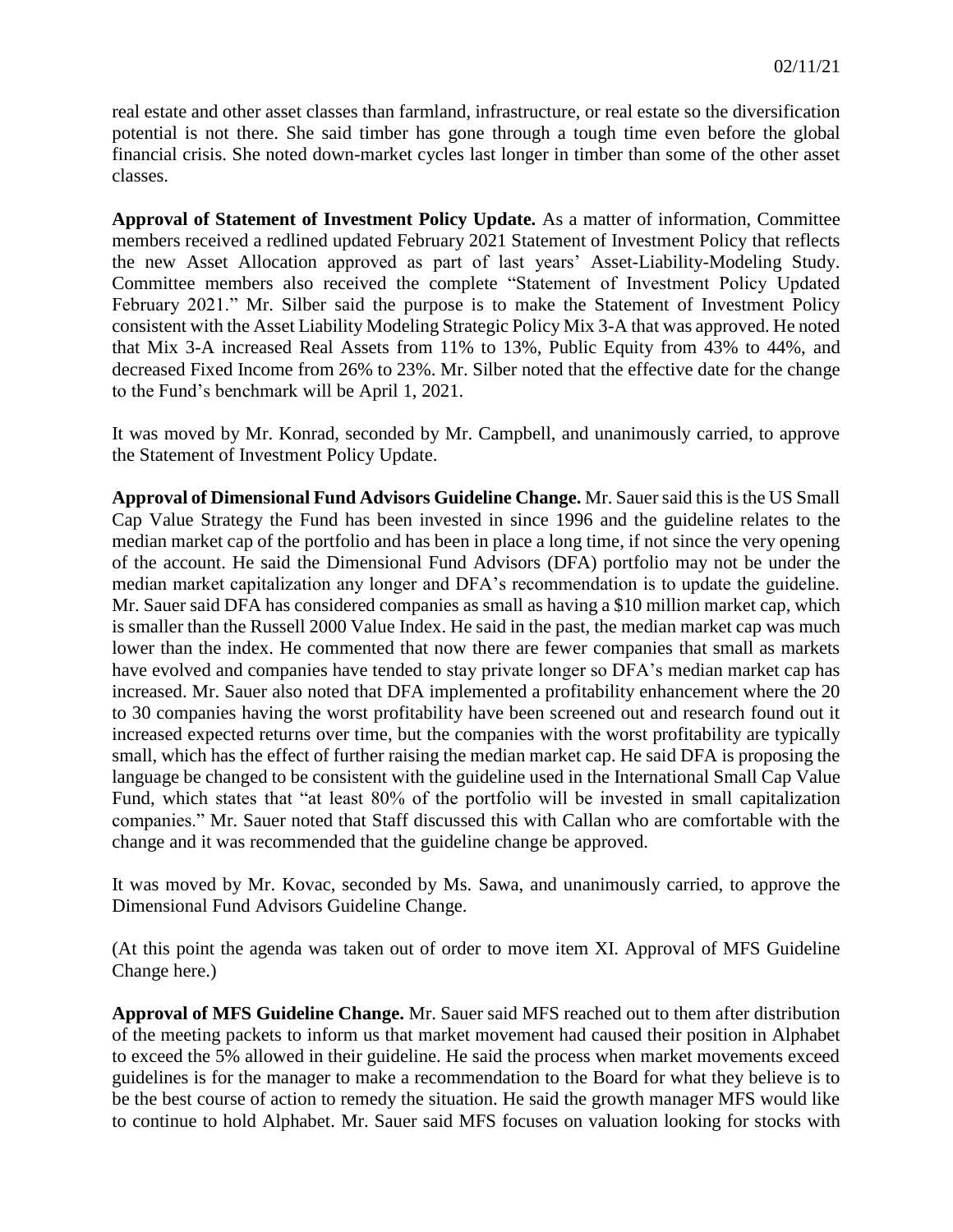growth at a reasonable price. He said MFS is asking to raise the upper limit on portfolio holdings from 5% to 7%. Mr. Sauer said Staff and Callan are supportive and the upper limit of 7% is consistent with two other managers, Brandes and William Blair. He said Staff recommends approval of this item. Discussion ensued.

It was moved by Mr. Klusman, seconded by Mr. Konrad, and unanimously carried, to approve the MFS Guideline Change.

(At this point the agenda was taken in order.)

**Loomis Sayles Update.** As a matter of information, Committee members received a memo from Callan regarding the Loomis Sayles Multi-Sector Full Discretion. Mr. Sauer mentioned that Mr. Dan Fuss would be taking a senior advisory role as of March 1, 2021. He said Staff spent a lot of time discussing this with Callan as well as with the new Portfolio Management team at Loomis Sayles and said Staff is comfortable with the transition. Mr. Sauer said they would be getting the same type of portfolio from the new Portfolio Management team as from Mr. Fuss and they would be following the same investment philosophy and process. Mr. Sauer noted this as informational to the Committee and said no action was needed on their part. Mr. Jackson commented there would be no changes to the management style after the transition but there would be some nuances with respect to the implementation. Mr. Wong discussed succession planning with respect to Mr. Fuss and said the team of Matt Eagan, Elaine Stokes, Brian Kennedy, and Todd Vandam will remain as co-portfolio managers. He said Callan has no concerns with Mr. Fuss being off the team and he will remain an advisor to the team. Mr. Bell accepted the memo and placed it on file.

**AQR Due Diligence Report.** As a matter of information, Committee members received a memo from Mr. Sauer regarding the AQR Due Diligence virtual meeting in October 2020. He remarked that AQR is a quant firm that uses fundamental-type signals in their models, one of which is value. He noted the struggle of value impacted AQR's strategies generally and that while the Fund has experienced some underperformance, the performance was still reasonable given the market environment. He said Staff is monitoring reorganization, promotions, and turnover but there is nothing of concern. Mr. Sauer said the key takeaway is that AQR is implementing the strategy they were hired to do. He noted they are a core emerging markets manager and have not changed their investment process or philosophy. Mr. Bell accepted and placed the report on file.

**Newton Due Diligence Report.** Mr. Bell advised that the Investment Committee may vote to convene in closed session on the following item as provided in Section 19.85(1)(e), Wisconsin State Statutes, to deliberate or negotiate the purchasing of public properties, the investing of public funds, or conducting other specified public business, whenever competitive or bargaining reasons require a closed session. The Investment Committee may then vote to reconvene in open session following the closed session.

It was moved by Mr. Campbell, and seconded by Mr. Konrad, that the Committee convene in closed session. The motion prevailed by the following roll call vote: AYES: Mses. King, Ford, Sawa, Messrs. Bell, Campbell, Klusman, Kovac, and Konrad. NOES: None.

The Committee convened in closed session at 11:18 a.m.

The Committee reconvened in open session at 12:05 p.m.